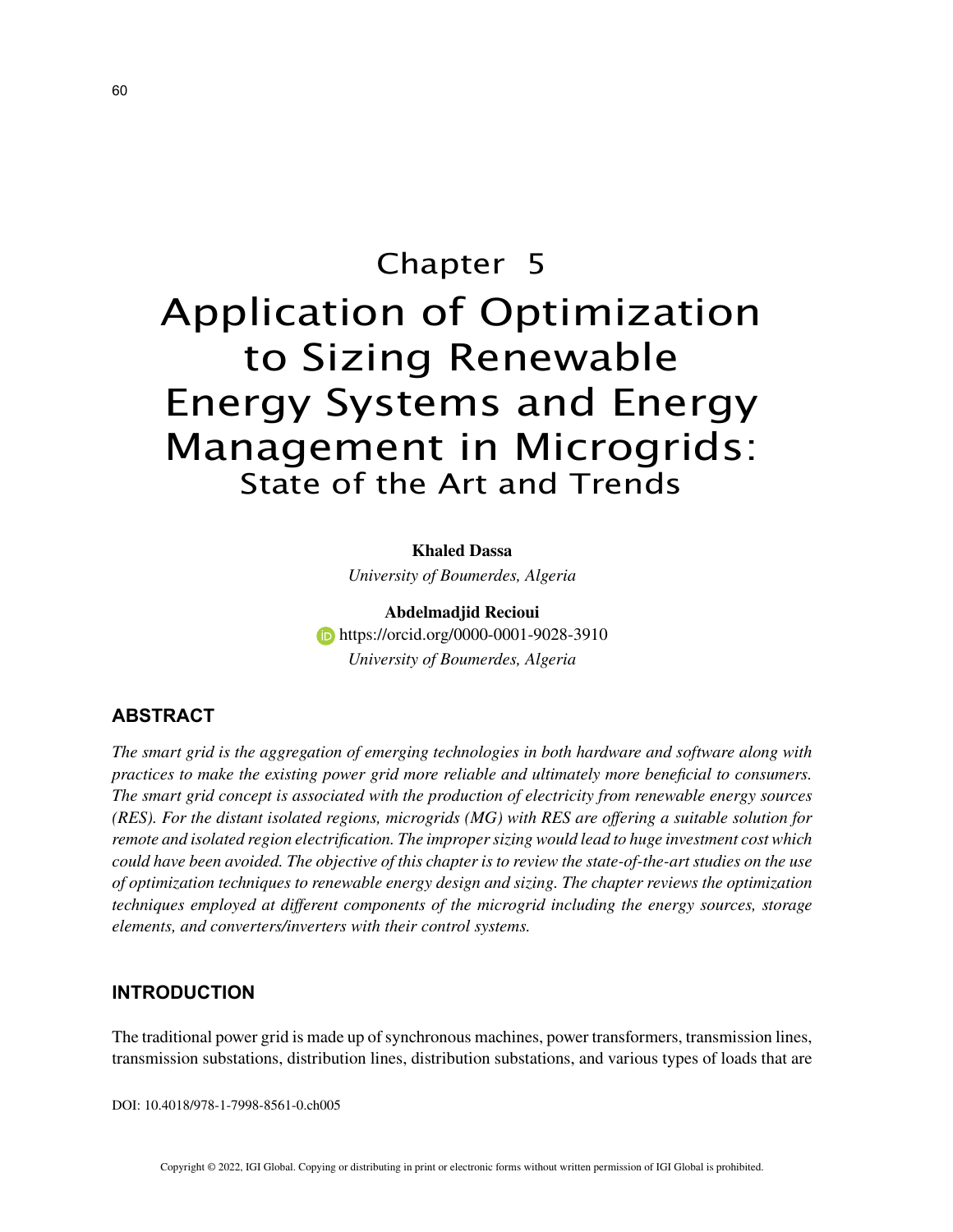#### *Application of Optimization to Sizing Renewable Energy Systems and Energy Management in Microgrids*

interconnected altogether. They are located far from the power consumption area and electric power is transmitted through long transmission lines. Traditional power grids have served us for decades because they are predictable and reliable however, Due to the growing concern about the climate change caused by greenhouse gas emissions and the escalating increase in electricity demand (2% per year until 2040) which exceeds the demand for any other form of final energy globally, there is a tendency to replace fossil fuels by renewable sources such as wind and solar (Baimel et al., 2016). Figure 1 shows the growth of renewable energy penetration into total energy generation over next three decades across the world. The Europe will take the maximum share of 44% of renewable generation in their total energy production (Ramesh Babu, 2017).





Built on top of an intelligent communications infrastructure, the smart grid is a combination of hardware, management, and reporting software. Consumers and utility corporations alike have capabilities to manage, monitor, and respond to energy challenges in the smart grid era. The transfer of electricity from the utility to the consumer becomes a two-way conversation, saving consumers money and energy while also providing greater transparency in terms of end-user usage and lowering carbon emissions. (Ramesh Babu, 2017).

A smart grid is an electricity network monitors and manages the delivery of power from all generation sources to satisfy the variable electricity demands of end-users using digital and other modern technology. Smart grids coordinate the demands and capacities of all generators, grid operators, endusers, and electrical market stakeholders to run the system as efficiently as possible, reducing costs and